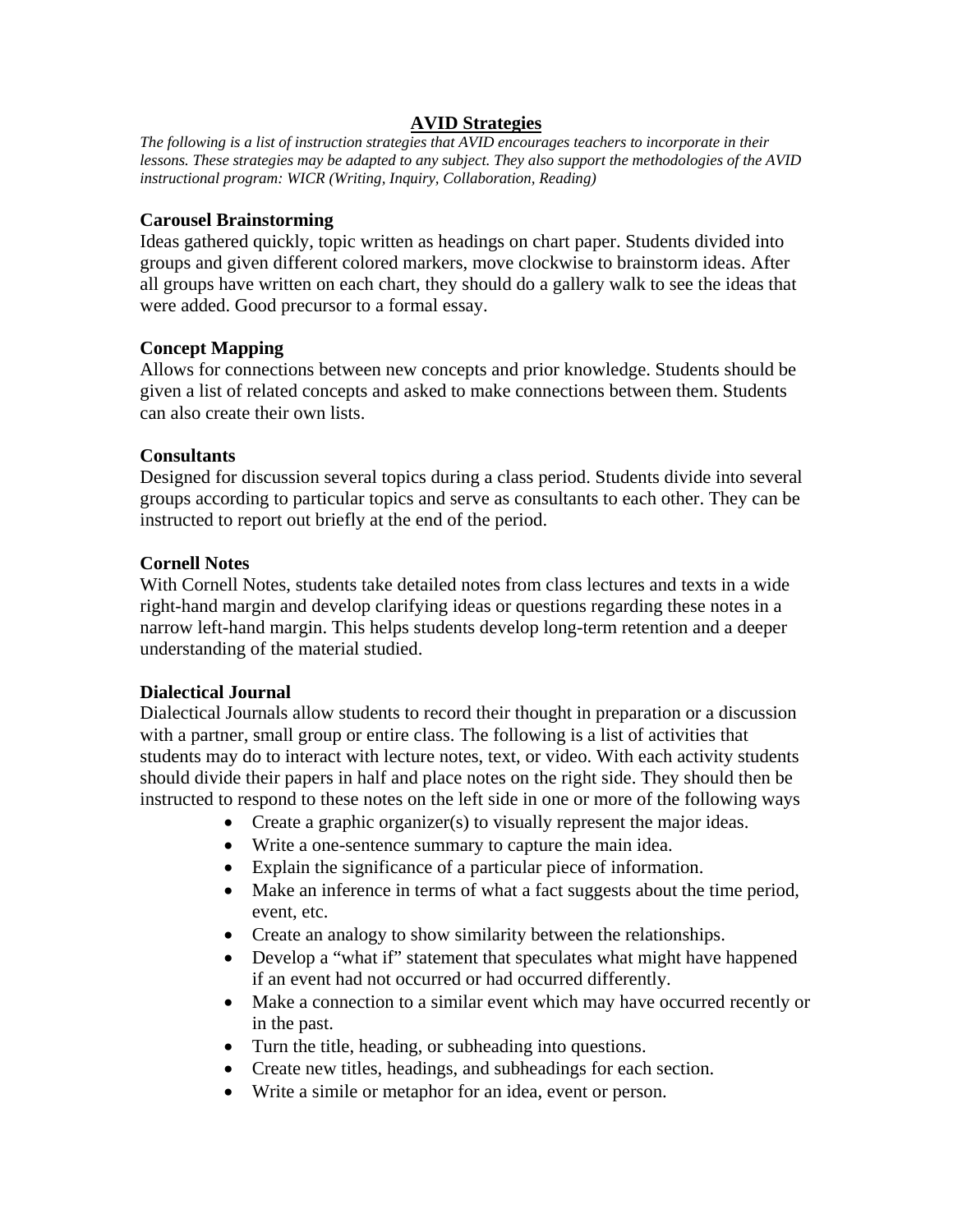### **Meetings of the Minds**

With this activity, students should research diverse characters from a specific time period and then engage in a "meeting of the minds" (conversation) in small groups or in a fishbowl setting. To do this, students should choose a character from a unit of study or time period, research him or her, and then write three questions that the character would ask each of the other characters on an assigned topic.

#### **Pair Share**

This activity is helpful when it is necessary to have small group discussions of individual issues. After completing an assigned reading, students should share their responses to open-ended questions with a partner. A whole-class discussion should follow

### **Parking Lot**

This technique assesses level of understanding at carious intervals of a lesson. In preparation for the next days' lesson, student should be provided with sticky notes on which to write questions or statements about a given topic or concept. They should place their notes on a large chart that is posted in the room. The chart should be divided into three sections and labeled with headings such as *I Don't Understand, I am Starting to Understand,* and *I Completely Understand*. The teacher should take note of the questions and use them in preparing the lesson. At key points the students should be able to collaborate and move their sticky notes to the section most representing their level of understanding. The teacher is able to determine a general level of understanding among the students and to adjust the instruction accordingly. With this method, students who are hesitant to ask question orally will have their concerns addresses.

### **Philosophical Chairs**

Philosophical Chairs is a technique that allows students to critically think, ponder and write their belief. First, the chair in the room should be arranged in the shape of a horseshoe. Then student should come to class with notes taken on an article, short story, essay, or literary selection. After being presented with a statement that will elicit thought and discussion, they should be told they will argue the merits of the statement and that their choice of seat during the discussion will illustrate their stance. For example, if they agree with the statement, they should sit on the right side of the room. If they disagree, they should sit on the left side, and if undecided, they should sit in the back. At designated intervals, student should be given the opportunity to change sides if they change their viewpoint. A good follow-up to this activity would be to write an argumentative essay.

#### **Problem-Solution Journal**

In this journal student record their thinking about possible solutions to problems being investigated. This strategy assists students in making connections between problems and solutions of the past and those of today. Students should divide into groups and separate their papers into three columns. The left column should represent the problems investigate; the middle column, a brainstorming of possible ideas; and the right column, a list of realistic solutions.